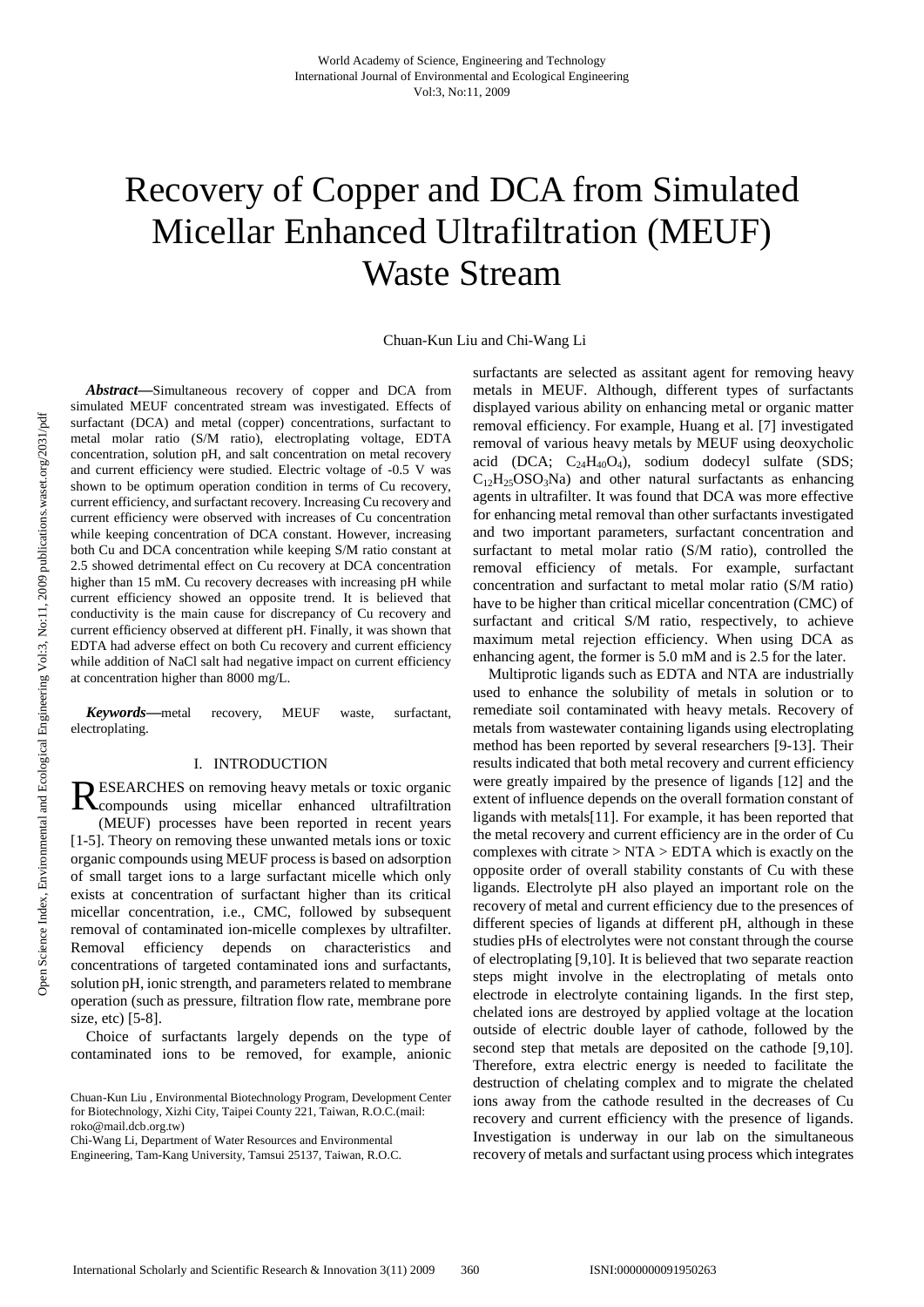membrane and electroplating in one single unit. Therefore, effect of EDTA on the recovery of metals and current efficiency were also studied and reported in this communication.

Very few studies focusing on simultaneous recovery of surfactants and metals from concentrated MEUF waste streams has been reported. In this study, electroplating process was employed to recover metal (copper) and surfactant (DCA) from the concentrated stream of MEUF process using DCA as enhancing surfactant. Effects of surfactant (DCA) and metal (copper) concentrations, surfactant to metal molar ratio (S/M ratio), electroplating voltage, EDTA concentration, solution pH, and ionic strength on metal recovery and current efficiency were investigated. Advantages of recovering metals after MEUF treatment as opposed to treating wastewater without MEUF pre-treatment are obvious. First, the amount of wastewater to be treated is drastically reduced by MEUF pre-treatment. Second, the current efficiency of electroplating process would be enhanced due to the concentration of metals has been increased several folds by MEUF. However, several possible effects have to be considered for the recovery process to be useful, such as the effects of surfactants on the recovery of metals and current efficiency and the possible destruction of surfactant during electroplating process.

#### II. MATERIALS AND EXPERIMENTAL METHODS

All chemicals are reagent grade. Cu(II) solutions were prepared from 1000 mg/L ICP standard (J. T. Baker). DCA (ACROS) was diluted with DI water to pre-determined concentration. Electroplating experiments were performed using potential-stat (model CH 602A, CH instrument Inc.) at constant voltage mode (chronocoulometry). A  $3 \times 5 \times 0.01$  cm copper plate (effective area of  $30 \text{ cm}^2$ ) was employed as cathode and  $3 \times 5 \times 0.15$  cm graphite was used as anode. All potentials are reported vs. the Ag/AgCl reference electrode (Bioanalytical systems Inc.). Copper plate cathode was polished with sandpaper, immersed in a degreasing agent (prepared by adding 5g NaOH, 30g Na<sub>2</sub>CO<sub>3</sub>, and 0.1g Na<sub>3</sub>PO<sub>4</sub> in 1 liter of DI water) for 30 minutes, rinsed with DI water and alcohol, and stored in desiccator before used. A 100-ml of Cu-surfactant simulated wastewater was electrochemically treated at pre-defined time in  $a 6 \times 5.5 \times 5$  cm reactor (length  $\times$  width  $\times$  height). Samples were taken at the end of electroplating for Cu and surfactant analysis and pH measurement. Cu concentration was analyzed by flame atomic adsorption spectroscopy (Hitachi Z6100). DCA was analyzed using a Thermo Gravimetric analyzer (Perkin-Elmer TGA-7). Figure 1 was change of weight for DCA sample as function of temperature. A slight decrease of weight for temperature from 30 to about 100 °C corresponds to the evaporation of water, followed by a relatively stable region for temperature from 100 to 320  $\Box$ . For temperature above 320 °C (step 1), a rapid decomposition of DCA occurred which was followed a gradual decomposition stage at temperature between 460 to 720 °C (step 2). From Figure 1, one can found that about 89.2% of DCA was thermo-decomposed at 720 °C while 10.8% of DCA was thermo-stable and would not decomposed at temperature above 720 °C. Based on this, following equation was used to calculate DCA concentration in a sample.

DCA weight = 
$$
\frac{\text{Weight at } 720^{\circ} \text{C-Weight at } 320^{\circ} \text{C}}{0.892}
$$
 (1)

It should be noted that calculation of DCA using the equation (1) was based on the assumption that DCA destroyed in electrochemical cell although not completely mineralized will be thermo-decomposed in TGA analysis at temperature below 320 °C.



Fig. 1 Weight change versus temperature for DCA. Test temperature form room temperature to 900°C.

#### III. RESULTS AND DISCUSSIONS

## *A Effect of applied voltage*

Simulated wastewater containing DCA and Cu concentrations of 5 mM and 2 mM, respectively, i.e., S/M of 2.5, was electrolyzed at voltage ranging from -0.9 to -0.1 V vs. Ag/AgCl at pH 2.0. As shown in Table 1, increasing voltage from -0.9 V to -0.3 V (less negative) decreases copper recovery efficiency and increases current efficiency. Cu recovery efficiency and current efficiency are defined using following equations.

$$
Cu \text{ recovery } (\%) = \frac{\text{Actual amount of Cu removed}}{\text{initial amount of Cu present in the reactor}} \times 100 \tag{2}
$$
\n
$$
\frac{\text{Actual amount of Cu present in the reactor}}{\text{Actual amount of Cu removed}} \times 100 \times 100 \tag{3}
$$

For voltages higher than -0.3 V, concentration of Cu in electrolyte increases due to release of Cu from Cu-cathode resulting in negative recovery efficiency. It is also shown in Table 1 that DCA recovery decreases with increasing applied voltage (more negative). However, it is higher than 90% for voltage above -0.5 V. Other researchers had employed an electrolytic cell with cation-selective membrane to separate anodic and cathodic compartments to avoid the possible anodic destruction of complex ligands such as EDTA and NTA [11]. However, in this study surfactant showed higher resistant than EDTA or NTA for anodic oxidation [12]. Therefore, the separation of anodic and cathodic compartments with cation-selective membrane is not necessary.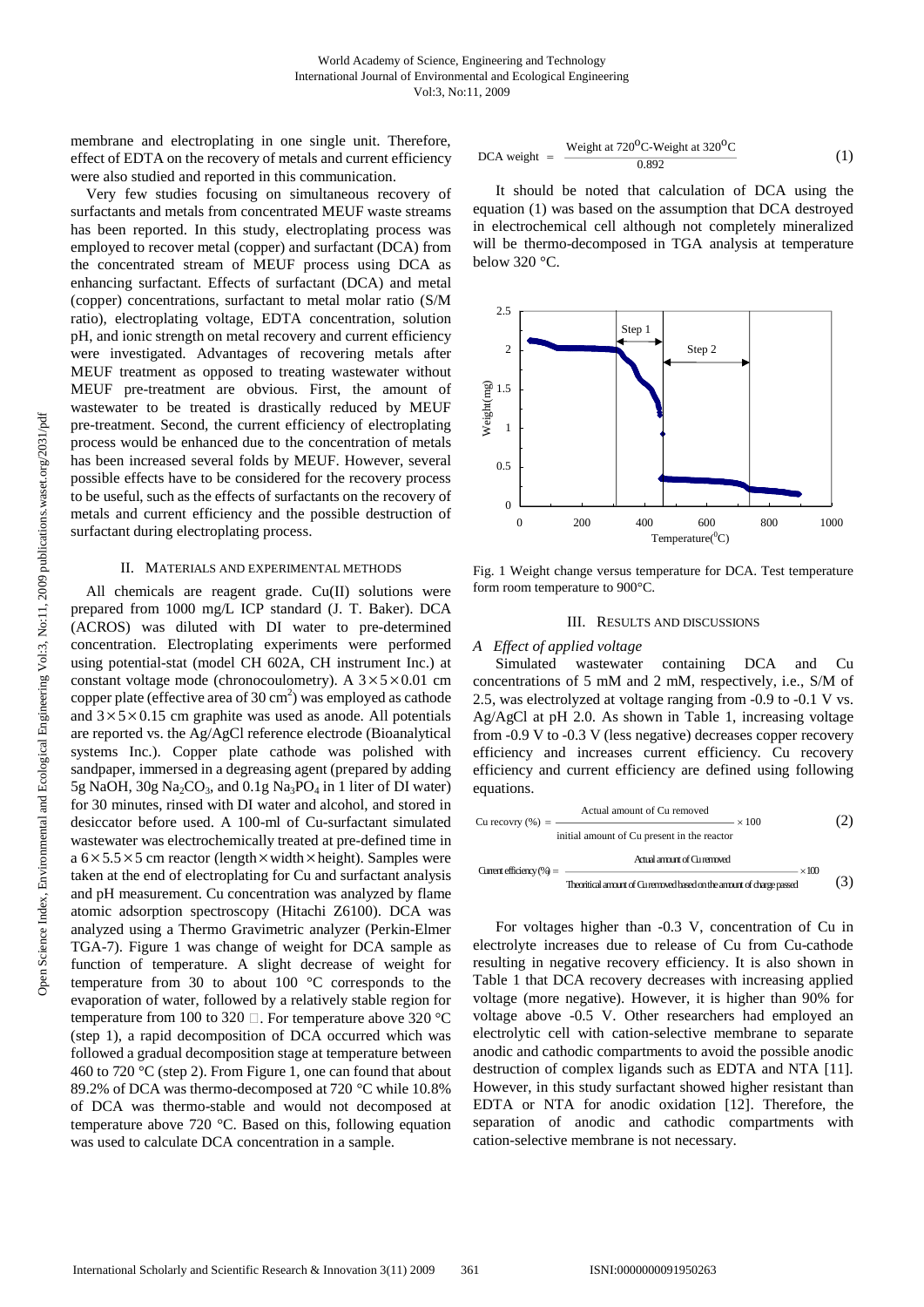At voltage of -0.5 V, copper removal and current efficiency are optimal and the recovery of DCA is above 90.5%. Therefore, the subsequent experiments were conducted at -0.5V.

TABLE I EFFECT OF VOLTAGE ON CU RECOVERY, CURRENT EFFICIENCY, AND SURFACTANT RECOVERY. DCA CONCENTRATION=5 MM; S/M=2.5; PH=2±0.1; ELECTROPLATING TIME=5000 SECONDS

| ЕЕЕСТКОГЕАТІКУ ТІМЕ=2000 ЭЕСОКРЭ |                    |                                  |                     |  |  |  |  |  |  |
|----------------------------------|--------------------|----------------------------------|---------------------|--|--|--|--|--|--|
| Voltage<br>(vs. Ag/AgCl)         | Cu recovery<br>'%) | <b>Current efficiency</b><br>(%) | DCA recovery<br>(%) |  |  |  |  |  |  |
| $-0.9$                           | 76.7               | 23.7                             |                     |  |  |  |  |  |  |
| $-0.5$                           | 79.8               | 60                               | 90.5                |  |  |  |  |  |  |
| $-0.3$                           | 69.8               | 58.5                             | 92.8                |  |  |  |  |  |  |
| $-0.2$                           | $-17.6$            | NA                               | NА                  |  |  |  |  |  |  |
| $-0.1$                           | $-22.6$            | NA                               | NА                  |  |  |  |  |  |  |

*B Effects of surfactant, copper concentrations, and S/M ratio* As mentioned previously, to attain an efficient removal of metals in MEUF process, both surfactant concentration and S/M ratio have to be higher than the CMC of surfactant and a critical S/M ratio, respectively, which are 5 mM and 2.5 for DCA. Under these criteria, two different schemes of MEUF operation would be expected and concentrated waste generated from these two schemes were tested in this study. In type I case, 5 mM of DCA was placed in the MEUF reactor first and waste stream containing metal was continuously pumped into the reactor until system has S/M ratio equal 2.5. By then, solution in reactor has to be disposed and new DCA solution was filled in the reactor again (see Figure A). Therefore, one will have concentrated waste stream with S/M ratio greater than 2.5 while having constant DCA concentration of 5 mM. In the type II case, both DCA and metal were mixed first at S/M ratio equal to 2.5 and DCA concentration higher than 5 mM (in this study, DCA is fixed at 5 mM). Then the mixed solution was directed into the MEUF reactor as shown in Figure 2B. Assuming both surfactant and metal are effectively retained inside the reactor by membrane, concentrations for both surfactant and metal will increase in the same ratio while S/M ratio remains constant, i.e.,

 $nS/M = 2.5$  where *n* is a real number.

Figure 3 shows the Cu recovery and current efficiency as function of Cu concentration at fixed pH of 2.0 and DCA concentration of 5 mM, i.e., type I case. It is clear that both current and Cu recovery efficiencies increase with increasing Cu concentration. At Cu concentration of 21.2 mg/L corresponding to S/M ratio of 15, Cu recovery and current efficiency are only 60 and 13.5%, respectively. When increasing Cu concentration to 127 mg/L (at S/M ratio of 2.5), both Cu recovery and current efficiency increase to more than 80 and 60%, respectively. It is due to the increasing concentration gradient of Cu ions between electrode and bulk solution or increasing conductivity of solution with increasing Cu concentration, indicated by the increases of the total amount of charge passed with increasing Cu concentration (see also Figure 3).



Fig. 2. Schematic representation of concentrated MEUF wastes generated from two operation modes. (A) fixed DCA concentration (B) fixed DCA to Cu molar ratio. n is real number.



Fig. 3. Cu recovery and current efficiency as function of Cu concentration. DCA concentration of 5 mM, Voltage=-0.5 V (vs. Ag/AgCl). pH=2 0.1, electroplating time=5000 seconds.

Figure 4 shows Cu recovery and current efficiency as function of DCA and Cu concentrations at fixed S/M ratio of 2.5 at pH 2.0 and electroplating time of 5000 seconds, i.e., type II case. In this test, both surfactant and Cu concentrations are 1.5 to 5 times increases from the baseline case where DCA and Cu concentrations are 5 and 2 mM, respectively, corresponding to S/M ratio of 2.5. As increasing both DCA and Cu concentrations up to 2 times, no significant effect was observed on Cu recovery and current efficiency. Cu recovery decreases from about 80% to less than 60% when the concentrations of DCA and Cu increase to three and five times of those in baseline case, although the amount of charge passed increases with increasing both DCA and Cu concentrations. Several researchers have indicated that increases of surfactant concentration will (1) increase the capacitance between electrode and electrolyte [14] resulted in increase of the energy needed for deposition of Cu ion onto electrode and (2) increase the viscosity of electrolyte resulted in decrease of the mass transfer rate for Cu ions from bulk solution to electrode surface [15]. These two factors might account for the decreases of Cu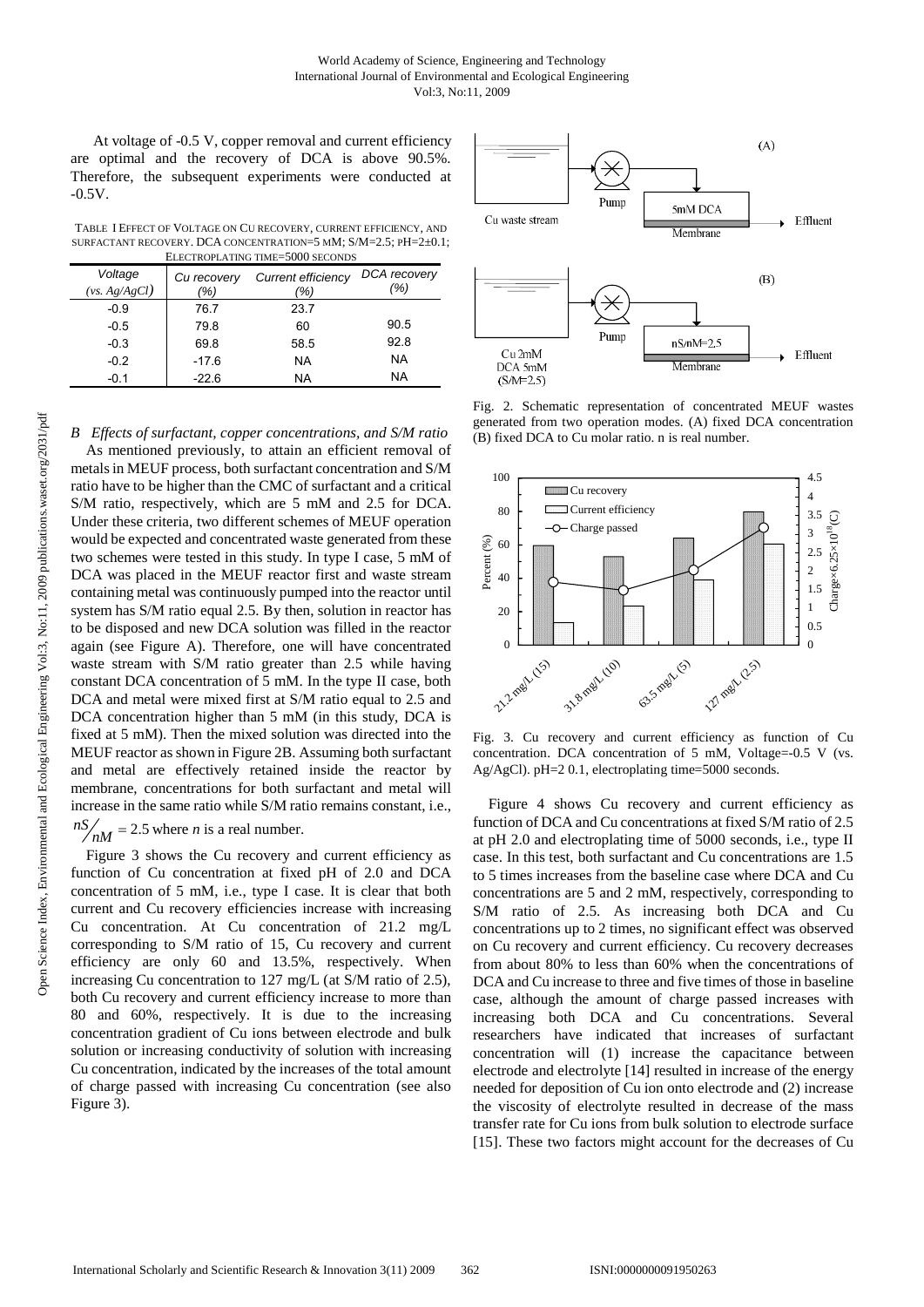recovery when the DCA and Cu concentrations increase three times from the baseline case.



Fig. 4. Cu recovery and current efficiency as function of DCA and Cu concentration at fixed S/M ratio of 2.5.  $S = 5$  mM, Voltage=-0.5 V (vs. Ag/AgCl). pH=2 0.1, electroplating time=5000 seconds.

#### *C. Effect of pH*

Effect of pH on recovery of Cu and current efficiency were conducted at pH ranging from 1 to 7, DCA concentration of 5 mM (S/M=2.5) and electrical potential of -0.5 V vs. Ag/AgCl. Figure 5 shows both Cu recovery and current efficiency at electrolysis elapsed time of 5000 seconds. Increasing pH from 1 to 7, Cu recovery efficiency decreases from 95 to 13%. In contrast to Cu recovery, current efficiency increases from 40 to 90%. Increasing current efficiency with increasing pH was due to the decrease of hydrogen evolution side reaction at elevated pH. Investigating the recovery of metals and strong complex ligands (e.g., EDTA, NTA, and etc) by electroplating methods, Juang and his co-works [9-11] reported that both current and metal recovery efficiency decreased with increasing pH with maximum at  $pH \sim 2$ . They explained the effect of  $pH$  by the presence of different species of metal-ligand complexes at different pH. However, in their experiment, pHs of catholyte are not constant, i.e., drifting during the course of electroplating, and increasing to more than 11.5 at the end of tests regardless of the initial catholyte pHs. In our study, the pH effect could not be explained solely by the different species of metal-ligand complexes at different pH since DCA is not a multiprotic acid and experimental data showed that the electrolyte pHs are very stable during the courses of electroplating (data not shown).

Another possible explanation is that the electrolyte conductivity, which changes during pH adjustment, might influence the recovery of Cu at different pH. Indeed, conductivities of electrolytes increase with decreasing pH and the amount of charge passed followed the same trend as shown in Table 2. It is also interested to note the copper recovery efficiency linearly correlates to amount of charge passed except the test at pH 1 (see Figure 6) . The low current efficiency at pH 1 indicates the domination of other side reactions (mainly hydrogen evolution) at this pH. The effect of conductivity on Cu recovery is further illustrated in Figure 7.



Fig. 5. Effect of pH on Cu recovery and current efficiency. DCA concentration=5 mM (S/M=2.5); Voltage=-0.5 V (vs. Ag/AgCl); Electroplating time=5000 seconds.

It is clear that by adjusting conductivity of electrolytes of pH 4 to the same level as that of pH 2 system, the Cu recovery also increases to the about the same extent as that for pH2 system, where the percentages of Cu removed increase from  $~40\%$  to about 80% after adjusting its conductivity at pH 4. The importance of conductivity effect on Cu recovery and current efficiencies signifies the advantage of applying electroplating methods on MEUF concentrated waste stream instead of original waste. Applying MEUF pre-treatment and then electroplating process (or use two processes simultaneously) will drastically reduce the amount of chemicals needed for pH or conductive adjustment and increase metal removal and current efficiencies at the same time.

TABLE II ELECTROLYTES CONDUCTIVITY AND AMOUNT OF CHARGE PASSED AT DIFFERENT PH AT ELECTROPLATING TIME=5000 SECONDS FOR DCA SYSTEM

| pH                                                   |  |  |  |  |
|------------------------------------------------------|--|--|--|--|
| Conductivity(mS)   106 8.71 1.47 1.18 1.13 1.12 1.13 |  |  |  |  |
| Charge passed (C) 89.9 50.7 20.3 18.5 19.2 9.1 5.7   |  |  |  |  |



Fig. 6. Cu recovery as function of current passed. DCA concentration=5 mM  $(S/M=2.5)$ ; Voltage=-0.5 V (vs. Ag/AgCl); Electroplating time=5000 seconds; pH 1 to 7.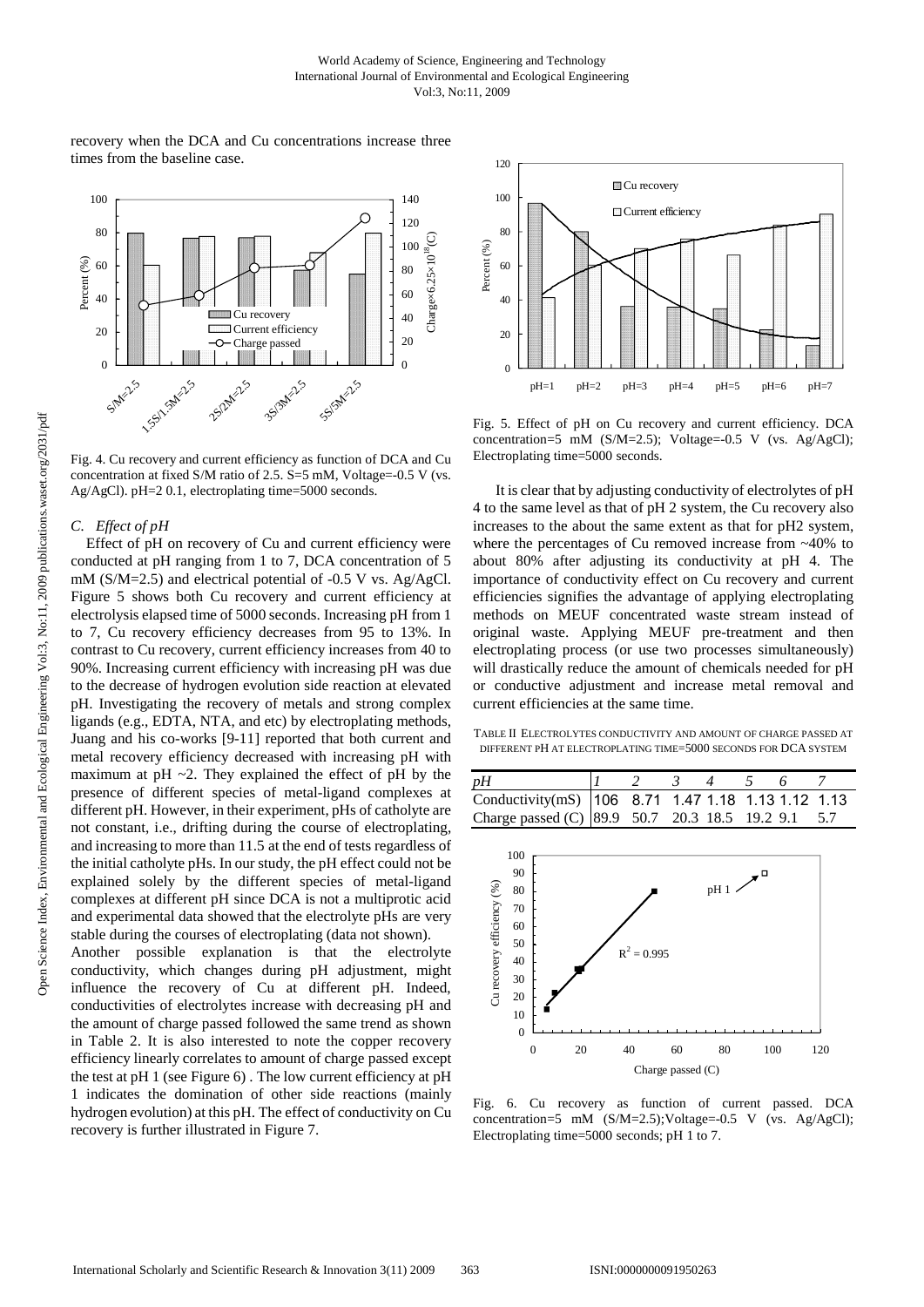

Fig. 7. Effect of ionic strength on Cu recovery and current efficiency. DCA concentration=5 mM (S/M=2.5); Voltage=-0.5 V (vs. Ag/AgCl); Electroplating time=5000 seconds.

### *D Effect of ionic strength*

In MEUF process, surfactant molecules that do not form micelle will inevitably pass membrane, ending up in the permeate side. In MEUF, the highest concentration of surfactant will present in the permeate side is equal to its CMC. One way to ease this flaw is to increase ionic strength of the solution, which decreases CMC of surfactant. It was found that increasing salt concentration to 0.1 M (through NaCl addition) subsequently decreases the surfactant concentration in permeate stream from 1 mM to 0.15 mM [6].

Figure 8 shows that all systems have Cu recovery efficiencies higher than 80% but no clear trend can be drawn. However, current efficiency slightly decreases with NaCl concentration higher than 4000 mg/L, indicating possible side reactions. This is also delineated in the same Figure, which shows that increasing charge passed with increasing NaCl concentration.



Fig. 8. Effect of ionic strength on Cu recovery and current efficiency. DCA concentration=5 mM; S/M=2.5; Voltage=-0.5 V (vs. Ag/AgCl); pH=2.0; Electroplating time=5000 seconds.

#### *E Effect of EDTA*

As previously mentioned, influence of EDTA on the recovery of metal and current efficiency might be interesting while treating metal wastewater using integrated membrane and electroplating process. In this section, effect of EDTA on the electroplating process was investigated using electrolytes containing varied amount of EDTA (0 to 2 mM), DCA of 5 mM and S/M ratio of 2.5 at pH 2.0 and electric voltage of -0.5 V. Results show that both Cu recovery and current efficiency decrease with increases of EDTA concentration (Figure 9), indicating that an extra electric energy is needed for deposition of Cu onto electrode [9,12].



Fig. 9. Effect of EDTA on Cu recovery and current efficiency. DCA concentration=5 mM (S/M=2.5); Voltage=-0.5 V (vs. Ag/AgCl); Electroplating time=5000 seconds; pH=2.0.

As indicated early, pH is also a strong factor influencing the recovery of metals and current efficiency for electroplating process treating wastewater containing both metals and chelating agents. Figure 10 is the effect of pH on the Cu removal and current efficiency for systems containing EDTA (1mM) at pH 2.0 and 5.0. It should be noted that conductivity of electrolyte at pH 5.0 has been adjusted with NaCl to the same level as that of electrolyte for pH 2.0 to account for the conductivity effect. Both Cu recovery and current efficiency decrease with increasing pH from 2.0 to 5.0 which is similar to the results reported by others [9,10]. It is due to at lower pH, more proton ions can compete with Cu ions for EDTA sites resulted in more free Cu ions in the solution.



Fig. 10. Cu removal and current efficiency as function of pH for systems containing EDTA (1 mM).